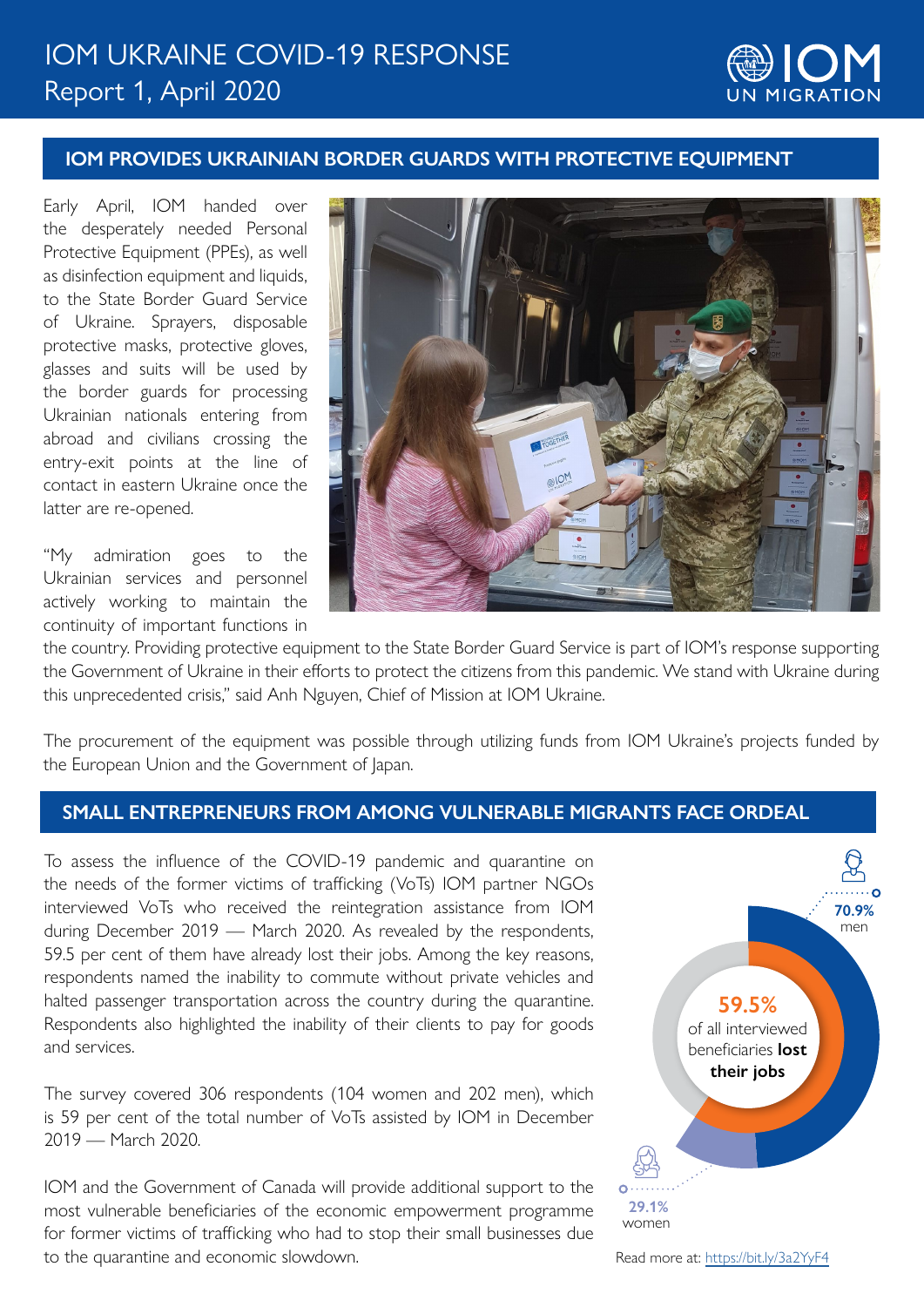

## **EASTERN CONFLICT AREA IN FOCUS OF IOM UKRAINE'S COVID-19 RESPONSE**

In the seventh year of conflict in eastern Ukraine, about 3.4 million people are in dire need of humanitarian assistance and protection; 1.9 million of whom live in the non-government-controlled areas. Now they have a new challenge: COVID-19.

IOM is mobilizing resources to help those most affected by the long-lasting conflict and the latest health emergency. IOM assessed the conditions of water, hygiene and sanitation infrastructure in key community sites in Boikivskiy (Telmanivskiy), Starobeshevskiy and Novoazovskiy districts of Donetsk Region for planned repair works. IOM is targeting the most water-scarce and densely populated areas to ensure uninterrupted water supply to the people.

IOM also printed 75,000 posters with WHO recommendations on COVID-19 prevention to be distributed among the health, social, education and other facilities of the area.

Early April, IOM delivered 5,000 packs of diapers for children which will be distributed among vulnerable households in Yenakieve, Boikivskiy (Telmanivskyi)



district, Novoazovskiy, Yasynuvatskiy districts of Donetsk Region. The assistance was funded by the U.S Department of State Bureau of Population, Refugees, and Migration (PRM).

## **AFFECTED MIGRANTS AND THEIR FAMILIES CALL IOM HOTLINE**

IOM Ukraine provides returning migrants, Ukrainians stranded abroad because of COVID-19 outbreak, and their families in Ukraine, with access to timely and accurate information and referrals through the National Counter-Trafficking and Migrant Advice Hotline **527**. More than 1,000 such consultations were provided in March 2020.



■ Two Ukrainian students were stuck in Norway. Their visas have expired, and they did not have the means for further stay. Neither could they leave due to restrictions of cross-border movement. The students were hosted by a family of university tutors, but they were afraid of deportation or of other sanctions.

 A woman whose husband was staying in Poland with a visa valid until 30 March 2020 called the hotline to ask for advice, as the man neither had means nor opportunities to get to the border, due to traffic restrictions.

Mother of a 15-year-old studying in Poland called. The school was closed due to the quarantine, so she would like her daughter to come home. The woman has no foreign passport. How her minor daughter can cross the Ukrainian border so the mother would be able to meet her at the border?